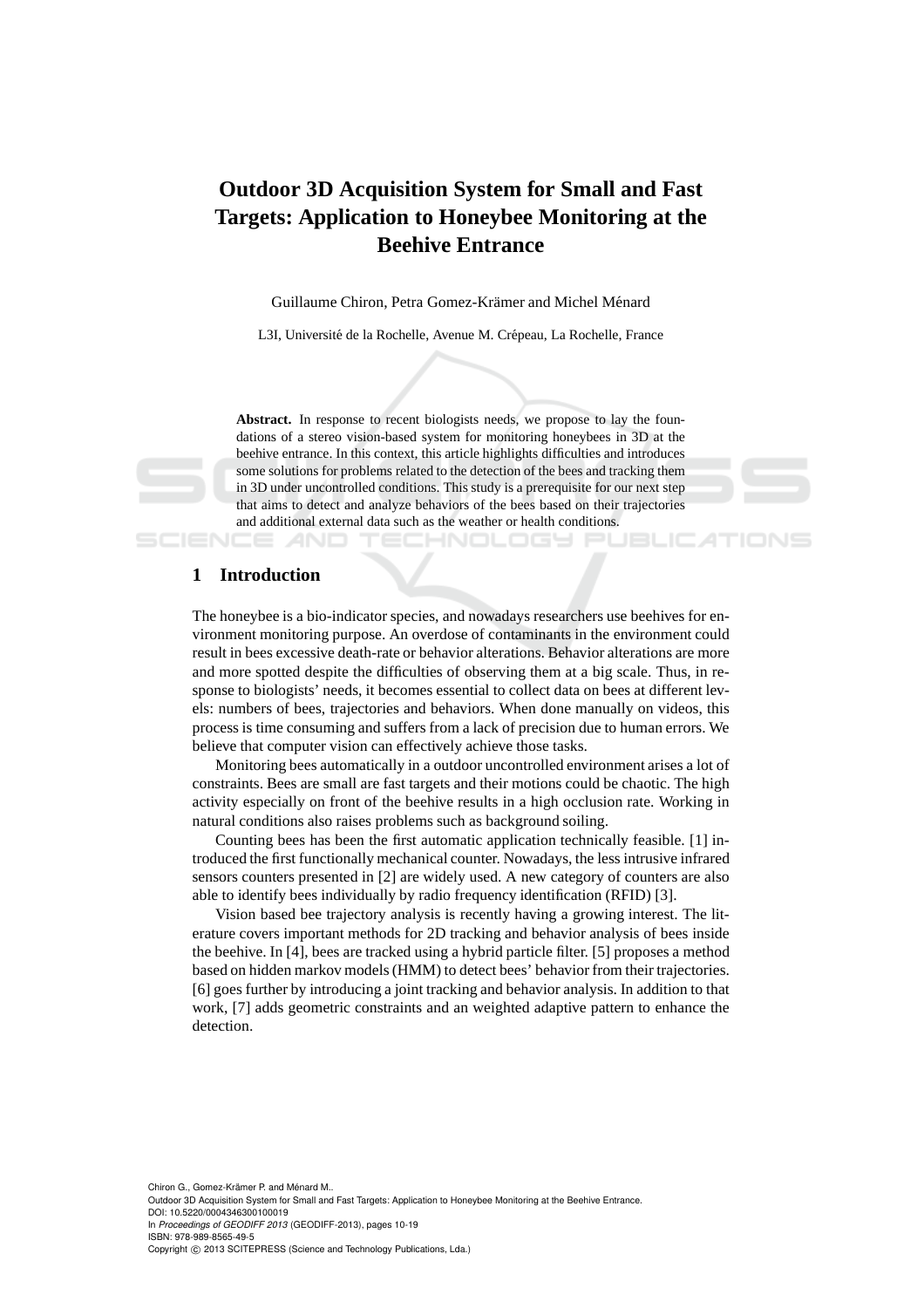Recently, [8] introduces a non-invasive video monitoring system that tracks bees on front of their beehive for a counting purpose. This application is based on a classic 2D vision acquisition system and uses global nearest neighbor (GNN) and interactive multiple model (IMM) comparable methods to track the multiple targets. The preliminary counting error rate results presented are still below the other counters. In [9], the authors attempted to track bees visiting flowers. This application is mono target and provides short and noisy trajectories which are not suitable for behavior analysis.

Our work takes place in the context of an environment monitoring platform illustrated by Figure 1. The main purpose of the platform is to cross data and to make it available to biologists. [10] introduced a first block: a robust vision based bee counter. A RFID version of the counter will be added in a near future thanks to a partnership (INRA institute). Blocks such as an air quality monitor are also planned to be linked to the platform. Our beehive monitoring system is one of the blocks under construction. This block could also use data from other blocks to improve their process. For example, the temperature, the time of the day and the historical data could be used to choose a adapted bee's motion model to improve the tracking.



**Fig. 1.** Environmental monitoring platform sharing information with different blocks. This article introduces the base for the beehive monitoring system block.

The purpose of our project is to analyse behaviors of honeybees on front of the beehive. We introduce in this article the base for a beehive activity monitoring system and highlight the advantages and drawbacks of using a 3D vision for that application. This article is organized as follows. We present our 3D acquisition system in Section 2. Sections 3 and 4 introduce the segmentation and the tracking methods used. Section 5 shows some preliminary results. Finally, Section 6 concludes by opening promising perspectives about tracking and behavioral analysis.

# **2 Acquisition System**

We present in this section the constraints linked to the application. Then we summarize suitable 3D sensors available on the market in 2012. Finally we focus on a stereo vision system and its configuration.

#### **2.1 Application Constraints**

Several constraints have to be taken into account for the choice of the 3D camera like the number, the size, the dynamic of the targets, the lighting conditions and the scene background. Each constraint is outlined in the following.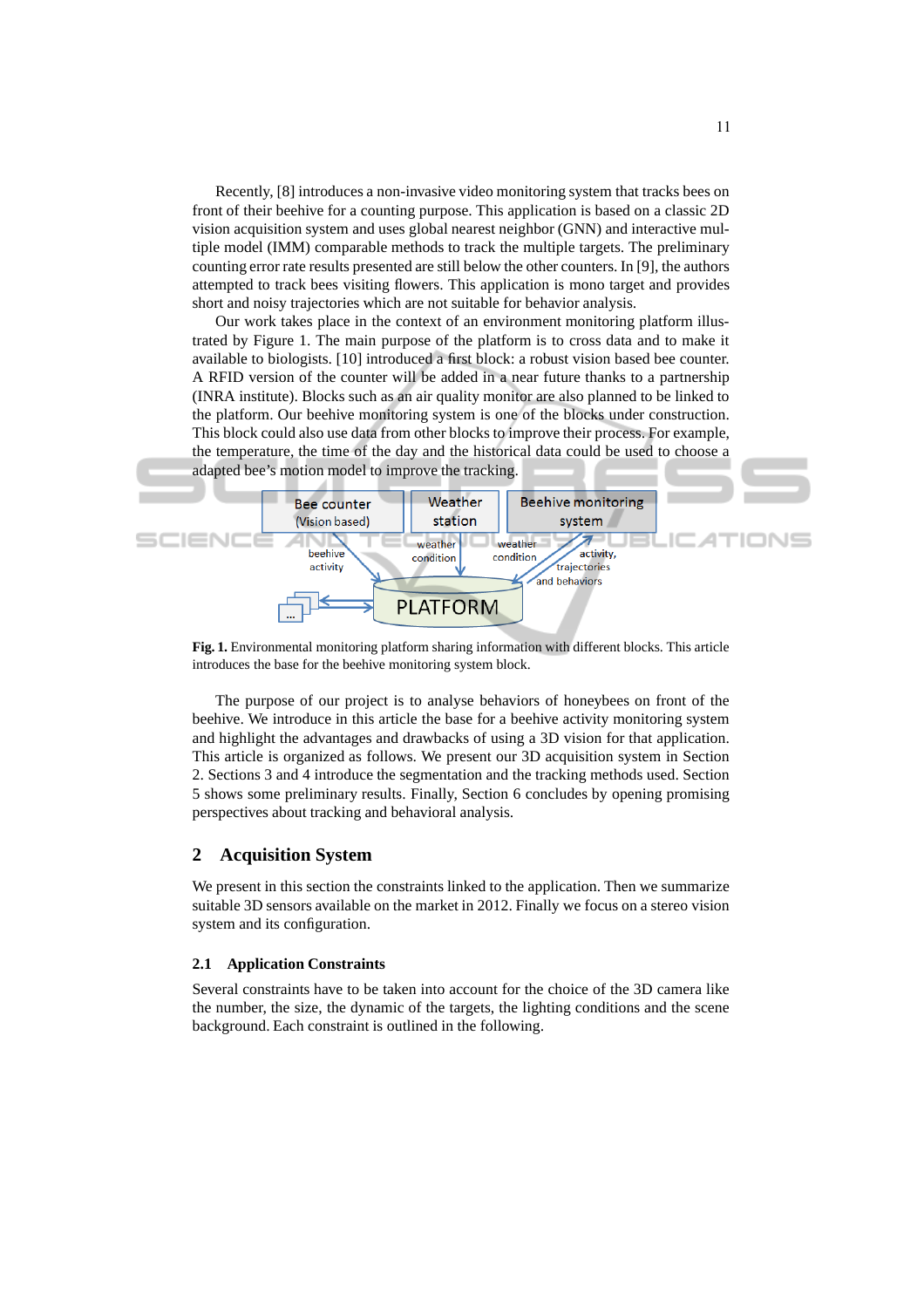**Number.** Figure 2 shows an high activity on front of the beehive. The bee counter [10] reveled that bees' arrivals and departures could occur by important waves. This big amount of target evolving in 3D results in many occlusions.

**Size.** To assure counting purpose, the camera needs to capture the entire 50 cm wide board from where bees get in and out. Adult bees measure in average 12\*6 mm and to be detected on the flight board, we set a limit of 6 pixels per bee on the images. Thus, XcamResolution=(6 px/0.6 cm)\*50 cm=500 px is the minimum resolution satisfying that small sized target constraint.

**Dynamic.** Bee motion is barely predictable. They can fly at speed of 8 m/s, so they could cross the whole flight board and being only captured on 1 or 2 images with a classic 24 frame/sec sensor. Even if we observed mostly slower bees around the beehive, a high frequency capturing system is recommended. An average exposure time results in blurring for wings flapping but that not important for our application.

**Light.** Captures are performed outdoor, so lighting conditions are not controllable. Images could contain more bees' shadows than bees themselves. The sunlight interferes with 3D sensors technologies such as infrared grid projection/sensors (e.g. Microsoft Kinect).

**Background.** [8] segment the bees from a white flight board which is an optimal condition. Our application aims to work on a textured flight board (e.g. due to dirt) which

ION





**Fig. 2.** Beehive entrance captured by a 2D camera. Circles mark 11 walking bees; squares mark 8 flying bees; triangles mark 13 bee shadows.

According to the constraints mentioned above, we believe that especially the high occlusion rate and the chaotic dynamic of the targets require another additional data (3rd dimension) to assure a robust detection and tracking of the targets.

## **2.2 Candidate 3D Sensors**

We focus our attention on two kinds of 3D sensors (also called 2.5D sensors): time of flight (TOF) and stereo vision cameras. Contrary to a homemade multiple camera systems [11], those built-in 3D cameras don't require any calibration and directly provide a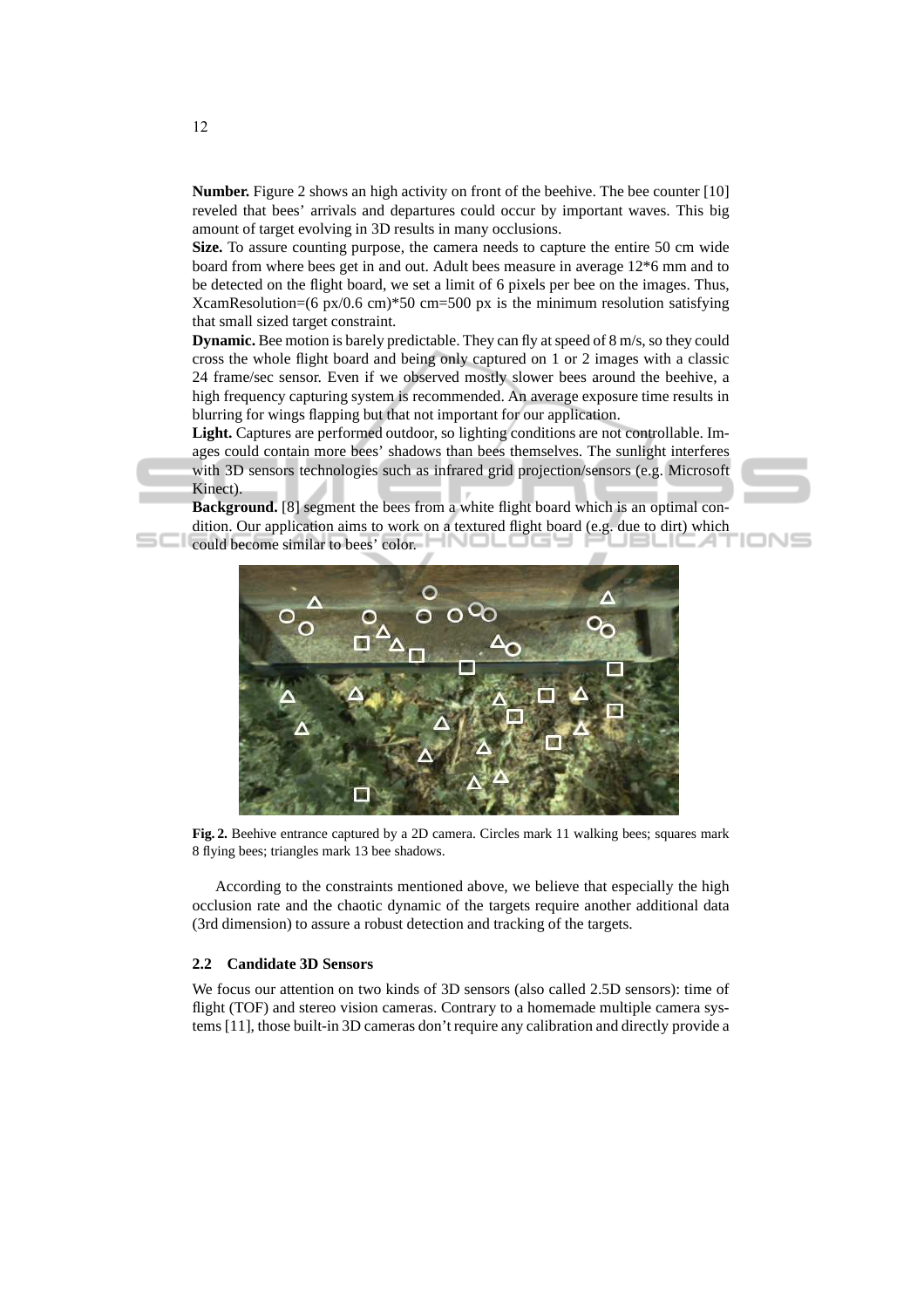depth map and gray (or RGB) images corresponding. As we later focus on stereo vision systems, additional information on TOF cameras are given in [12].

**Table 1.** Comparison of 6 camera configurations (resolution and frame rate) proposed by leaders of TOF and stereo vision systems in 2012.

| Time of flight                                                                      | <b>Stereo vision</b>                                                         |  |  |
|-------------------------------------------------------------------------------------|------------------------------------------------------------------------------|--|--|
|                                                                                     | Cb. Nano (Pmdtec), 160x120px, 90fps   Bum. Bee 2 (P. Grey), 640x480px, 48fps |  |  |
| D70 (Fotonic), $160px*120px$ , $50fps$                                              | G3 EV (TYZX), $752x480px$ , $50fps$                                          |  |  |
| $SR4000$ (Mesa), $176px * 144px$ , $50fps$ SVC (F. Robotics), $752x480px$ , $30fps$ |                                                                              |  |  |

The resolution of TOF cameras presented in Table 1 are too low for our application because the requirement of the representation of a bee by 6 pixels is not satisfied. Nevertheless, the high frame rate of the Cb. Nano kept our attention. Capturing a fast moving object at a speed of 90 fps would reduce tracking failures. In that case we would focus on a smaller part of the flight board to get enough pixels to detect a bee. Then, we also retain the stereo vision G3 EV that seems to satisfy the small and fast target constraints.

![](_page_3_Picture_4.jpeg)

**Fig. 3.** Images (top row) and depth maps (bottom row) captured by Cb.Nano (TOF) and G3 EV (stereo vision) for a sample bee.

Figure 3 shows some images and depth maps respectively acquired by the G3 EV and CamBoard Nano cameras. The image a) provides a clear RGB image while the image b) provides an intensity map limited by the amount of light received by the sensor. The depth map a) is well computed on highly textured areas. In reasonable conditions (targets closer than 50 cm from the camera and moving at an average speed), bees' textures are well captured and thus left and right images are correctly matched. The close detection range of 2 m of b) filters the main part of the background. Then, depth for white or reflecting objects is not well captured. Also, targets getting far from the center tend to be not clearly captured by the sensor. Finally, stereo cameras have a lower frame rate than TOF cameras due to the depth map computation complexity. The G3 EV reaches 50 fps thanks to an embedded processors unit. Table 2 summarizes the strengths and weaknesses of both cameras tested and evaluated according to our application constraints.

So far, the G3 EV stereo camera is the best compromise to capture high resolution images and depth maps at a correct frequency.

IONS

JŒ ⊿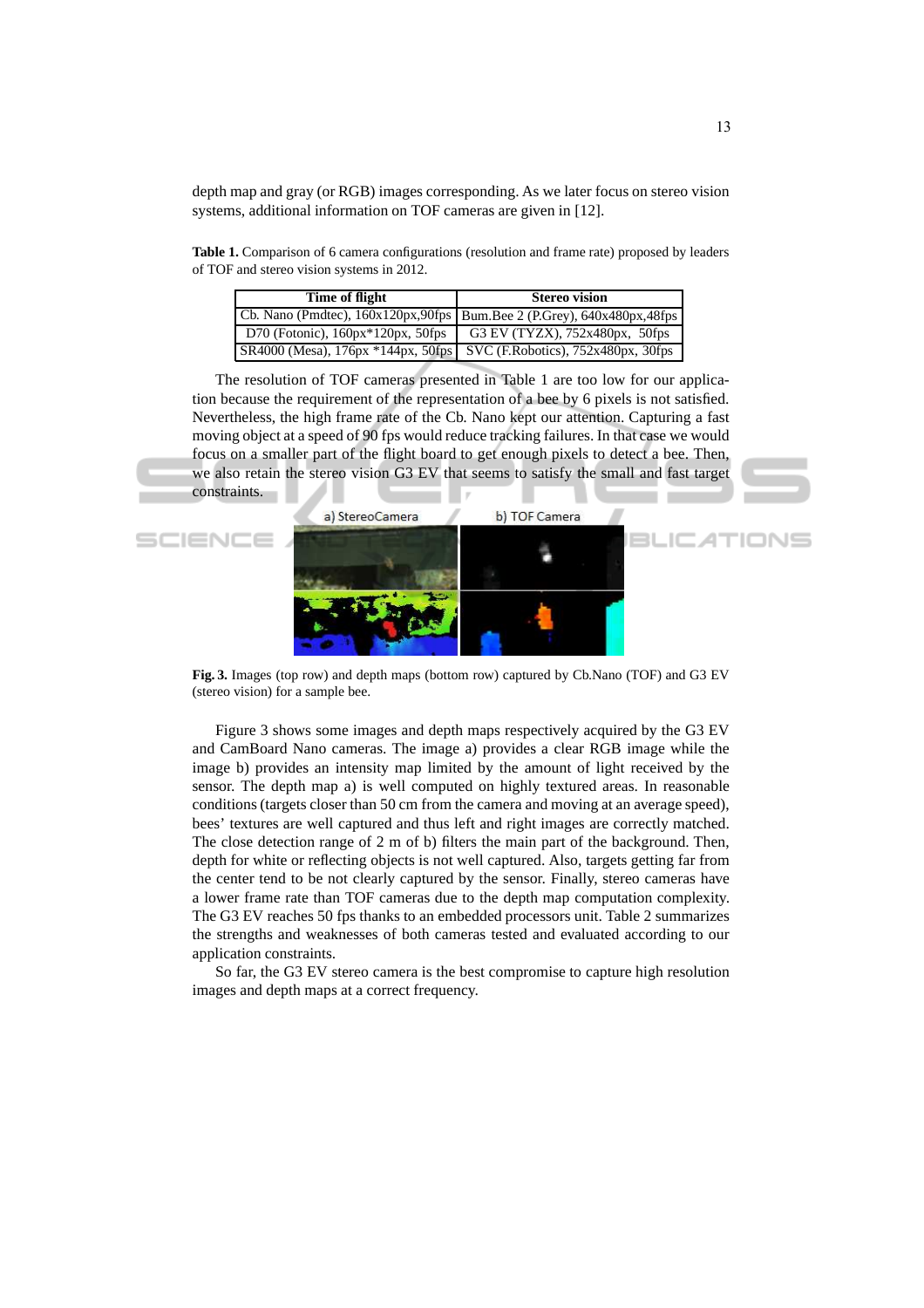|                         | Cb. Nano G3 EV |         |
|-------------------------|----------------|---------|
| Frame rate              | $+++$          | $^{++}$ |
| Resolution              |                | $+++$   |
| Small targets detection | $+++$          | $+++$   |
| Fast targets detection  | $^{+++}$       | $^{++}$ |
| Depth map accuracy      | $^{++}$        | $+++$   |
| Depth map consistency   | $^{+++}$       |         |

**Table 2.** Compared capture with TOF (CamBoard Nano) and stereo vision camera (G3 EV) according to our application constraints.

#### **2.3 Stereo Camera Configuration**

Figure 4 shows the configuration of the stereo camera targeting the flight board. We choose a small baseline which is more accurate for close rang applications. Then, according to the lenses available from the constructor, we find the best solution to maximize the tracking area TA= $(f/2)^2$ /tan $(\alpha/2)$  keeping at least 6 pixels per centimeters on the flight board using (1) to be able to detect the bee correctly. Finally the chosen configuration for this application is a 3 cm baseline camera equipped with 62 degree HFOV lenses placed at a height of 50 cm from the flight board.

![](_page_4_Figure_4.jpeg)

**Fig. 4.** Stereo camera configuration.

$$
PixelPerCm = \frac{XcamResolution}{2h \tan\left(\frac{\alpha}{2}\right)}\tag{1}
$$

The stereo camera computes the depth image using patch matching algorithms between the right and left images. As shown in Figure 5, different effects are observable on the depth map according to the situation. The background part hidden by a target is different according to the point of view the target is observed from. For every flying target, the depth map shows the target distance as well as a depth shadow region corresponding to the unmatched background. Thus, as well as normal distance information, depth shadow areas on the depth map can witness the presence of targets. Sometimes the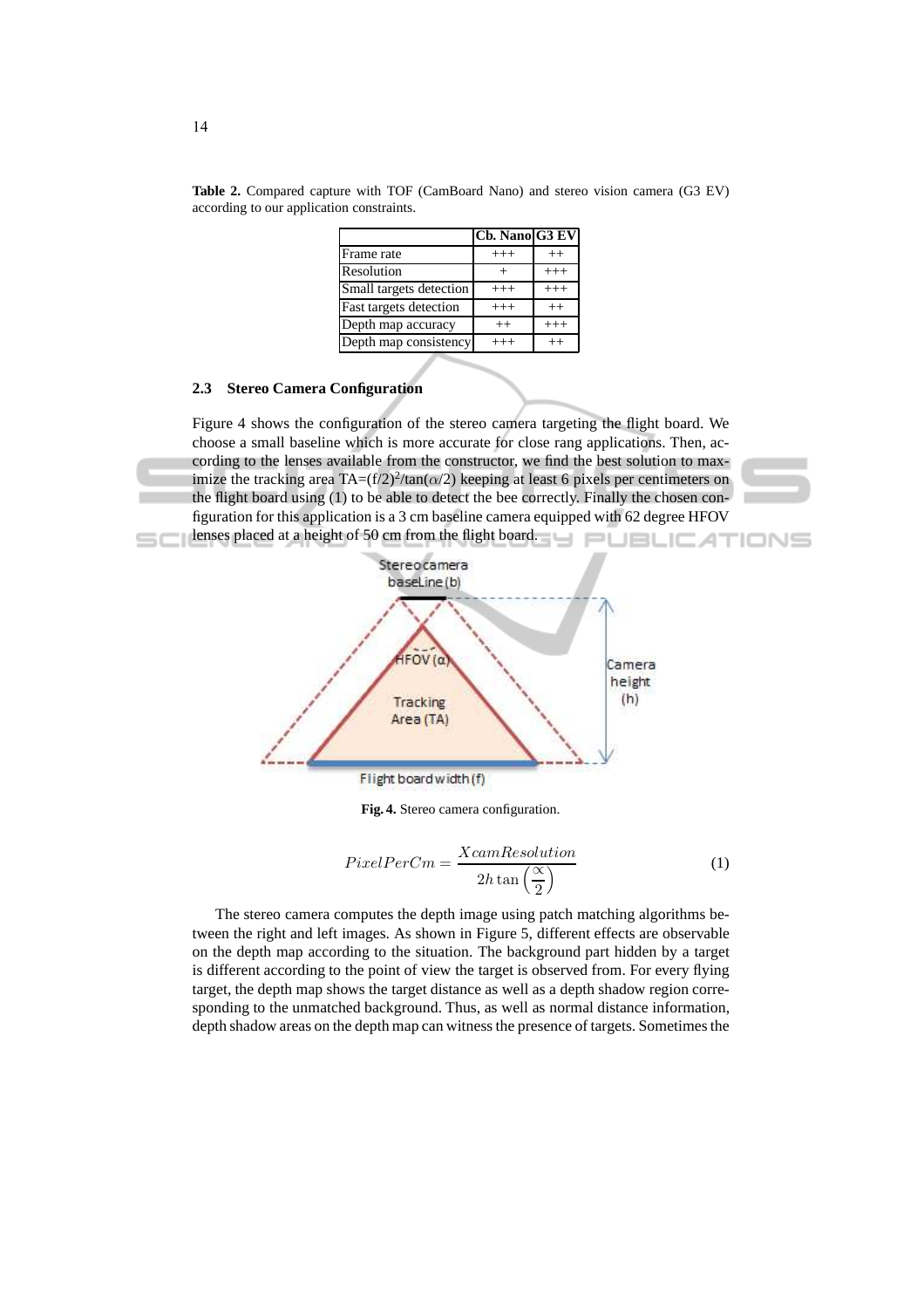![](_page_5_Picture_0.jpeg)

**Fig. 5.** Different depth map effects observed with the G3 EV camera. B<sub>1</sub> (high speed target) isn't matched between a) and c), and it results in the right shadow effect on c), plus its high height from the background produces the additional left shadow effect.  $B_2$  (non moving target) is correctly matched but being closed the background, no shadow effect is observed.  $B_3$  (normal speed target) is half matched and produces a double shadow effect for the same reasons as  $B_1$ .

matching step fails and wrong patches are associated together, it results in inconsistent depth regions.

## **3 Segmentation**

The bee segmentation step takes advantage of the 3D information available. A color motion mask and depth mask are combined using adaptive thresholding to detect walking bees and flying bees. Then centroids  $(X, Y)$  of every region define the 2D position of the targets. The 3rd coordinate  $Z$  (depth value) of the target is the median value of the corresponding region on the depth map.

## **3.1 Color Motion Mask**

In [4] and [8], bees are detected by pattern matching using respectively eigenbee and oval graduate template over a background subtraction. A comparative study of advanced background subtraction methods is done in [13]. To succeed in outdoor conditions (e.g. unstable light, grass moving with wind), background subtraction methods need to be performed on a small temporal window. Problems arise for non-moving targets like fanning bees. We prefer to use a less computationally demanding temporally local method:

$$
cMask = (|I_{t-1} - I_t| > s) \& (|I_{t+1} - I_t| > s)
$$
\n<sup>(2)</sup>

where  $I_t$  is the image at time t and s is the motion detection threshold. Low thresholds enable small changes detection (e.g. fanning bees that are constantly flapping wings), and high thresholds just detect flying and walking bees. The hue could be used to filter bee shadows, but it tends to overestimate motions when the saturation has a low value. Therefore a combined hue and gray mask is preferable. Filtering and morphological operation are applied to the motion mask to filter the noise.

#### **3.2 Depth Mask**

Flying bees produce either a local distance peak or depth shadow areas (e.g. matching failure due to speed) on the depth map. As explained in Section 2.3, high bees also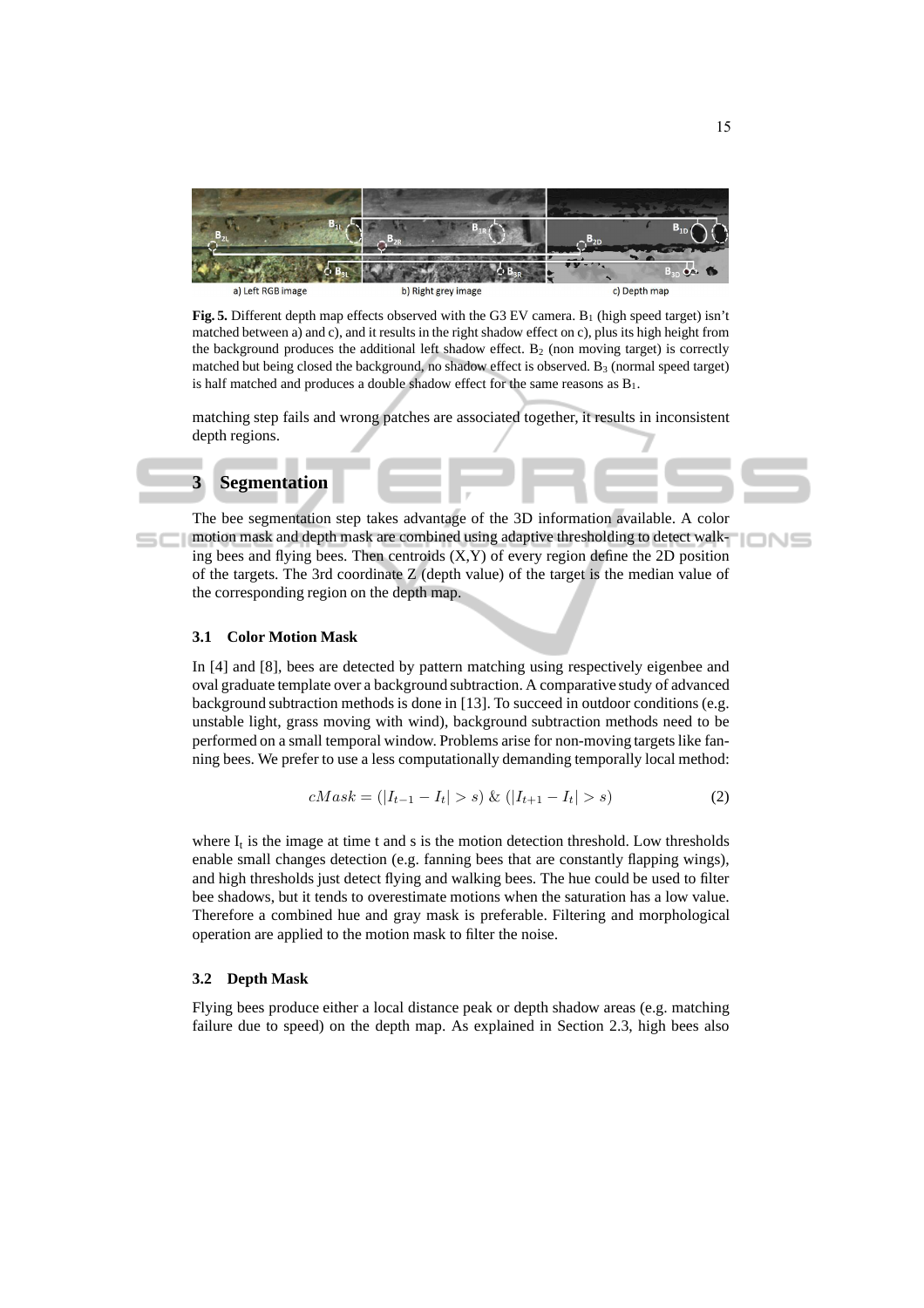produce a second depth shadow area on the same horizontal line due to background mismatching. The flying mask  $dMaskF$  is obtained by:

$$
dMaskF = (D_t + b < D_m) \parallel (D_t = 0 \& D_m = 0) \tag{3}
$$

where  $D_t$  is the depth map at time t,  $D_m$  is the median depth map over a time period and b a depth detection threshold. Afterwards, morphological opening is applied to the mask.

Walking bees produce mainly a distance peak that is more or less observable according to quality of the background matching. The walking mask  $dMaskW$  is obtained by applying following operations: blurring, morphological erosion and peak detection.

# **4 Tracking**

We use the widely spread GNN association method summarized in [14] based on a Kalman Filter with a constant speed model for tracking. Our GNN chooses the best association hypothesis between tracks and observation according to their probabilities using the Hungarian Algorithm. The following statistical distance is used:

![](_page_6_Picture_6.jpeg)

SCIENCE AND
$$
d_{ij}^2 = (Y - MX^+)'S^{-1}(Y - MX^+)
$$

It represents the association cost between the predicted position i and the observation j, where Y is the observation, M the measurement matrix,  $X^+$  the predicted position a priori and S the innovation covariance defined by  $S = ME^{+}M' + Em$  with  $Em$ the measure noise matrix and  $E^+$  the predicted noise covariance matrix. The costs of new targets and false alarms are linked to the probability density functions  $\beta_{NT}$  and  $\beta_{FA}$ . Associated observations are processed using target's Kalman Filter, and non-associated observations become candidates for a new track.

Kalman filters are tuned as followed: The initial noise matrix has to be especially high in order to handle high speed target entering the screen. As bees' motions seem chaotic outside the beehive, the model noise matrix also needs to be very high. In opposite, measures are relatively accurate (expect in case of merged observations) so the measure noise matrix could be low.

With camera captured data, bee coordinates  $(X, Y)$  and  $Z$  are respectively pixels in the image reference and millimeters in the camera based reference. A projection of X and Y can be done using the intrinsic camera parameters :

$$
posXY = F(camXY - cXY)Z
$$
\n<sup>(5)</sup>

where cXY is the projected optical center of the camera and F the focal distance. When measure of Z is unavailable (depth shadow effect), we take the predicted Z from the Kalman filter (state and error covariance) directly to the next prediction step, so the correction step is skipped for Z.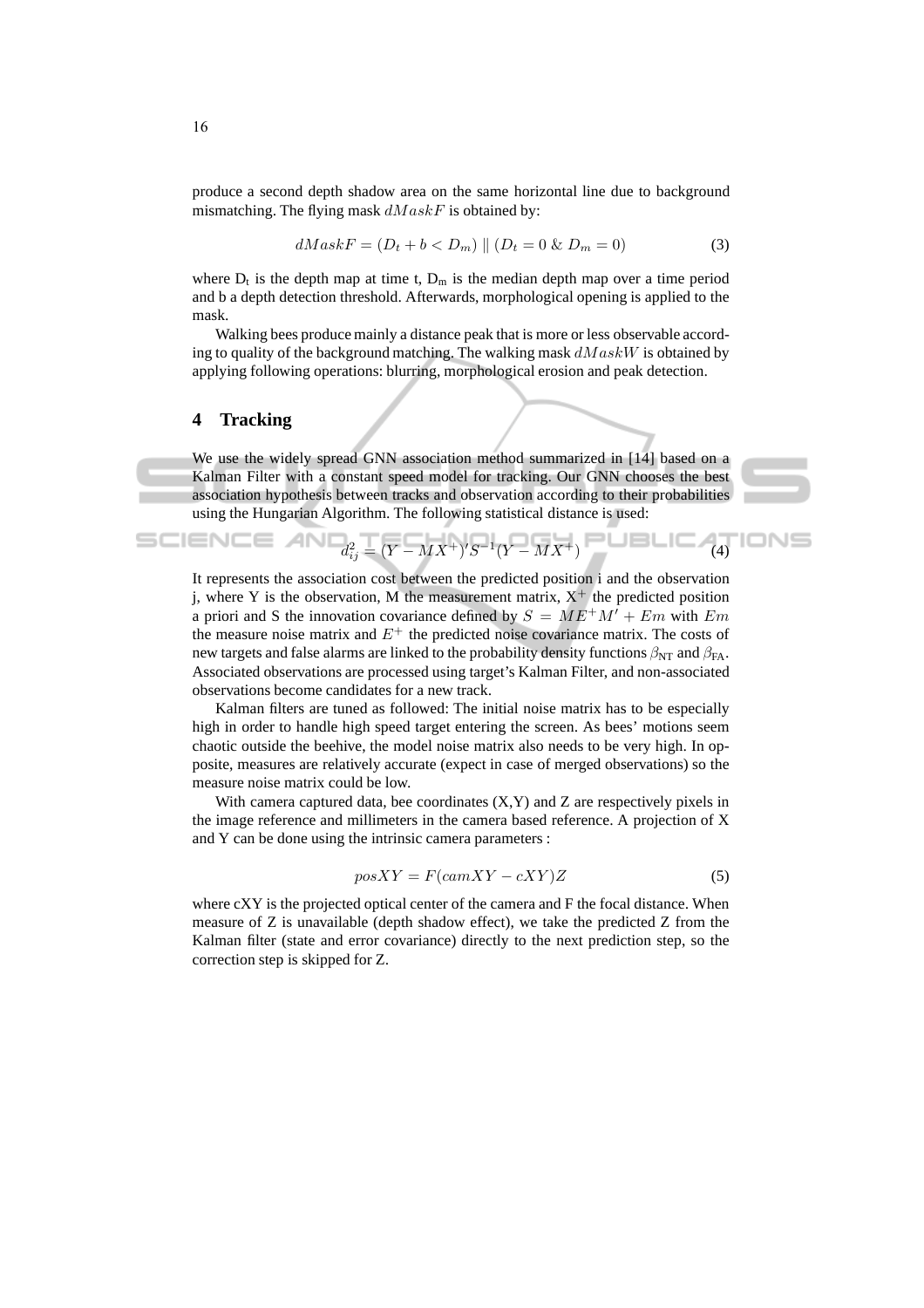# **5 Preliminary Results**

A ground truth is needed to evaluate the results for counting and tracking. Labeling video frames over a long period of time is not feasible especially in cluttered situations. Moreover manual labeling is source of error, when estimating counting error rate of counters, human counting error is usually taken in account in the estimation. To get around those problems, we made a simulator that produces comparable honeybee trajectories and corresponding color images and depth images as the 3D camera would capture. Compared to labeled data, simulated data has the advantage to be scalable and easily tunable.

Simulated bees tend to reach a random goal which changes time to time. A constant speed motion model is used and noise is injected to randomize the trajectories. Shown in Figure 6, the color image is simply built up using bee images well resized according to its 3D position (X,Y,Z). The depth image is made up following the 3D camera shadow rules. For example, if the bee is far away from the ground, the matching between left and right frame can not be done for the background behind the bee that is observable on the image. In this case the bee produces a depth shadow area on its side. Then the blur effect due to the speed or of wings flapping could also result in a non-matching area as well.

![](_page_7_Picture_3.jpeg)

**Fig. 6.** Images and depth map produced by the simulator.

The following results are preliminary, and conditions for the real captured data were absolutely uncontrolled. For example, some plant's stem could exceed the height of the flight board resulting in more false alarms. Bees half positioned in the entrance of the beehive are left apart in the statistics. They don't exhibit any interesting behavior and their detection is even manually difficult.

#### **5.1 3D Bee Detection**

This part shows the performance of the 3D bee detection step. It especially witnesses the proportion of hazardous depth detection for overlapping bees. Miss detected bees is not a main issue since no counting step is done on every frame in a absolute manner. It will only result in no association during one or few tracking steps. Following figures are an average number of bee per frame over a sequence of frame.

**Simulated.** Over 200 simulated frames with a constant number of 15 moving bees, 0.5 bee per frame are over detected and the Z coordinate is not well detected on 1.7 bee.

**Real Data.** Over 10 frames picked up randomly from a captured video. In average, a frame contains around 13 targets, 2.7 bees per frame are over detected and the Z coordinate is not well detected on 2.3 bees.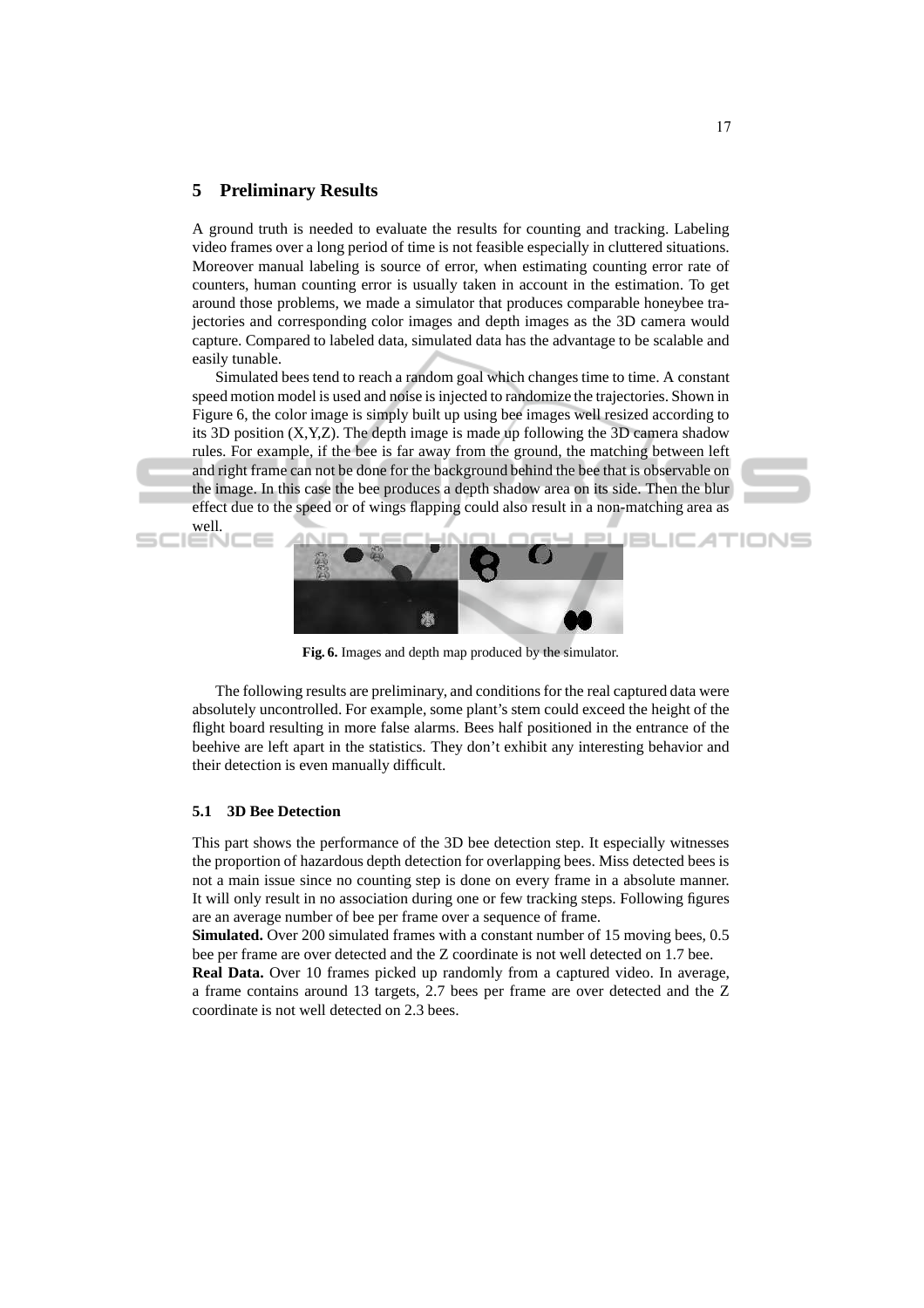#### **5.2 3D Tracking**

This part shows the performance of the tracking step taking the advantage of the 3D information.

**Simulated Data.** Table 3 shows the advantage of having 3D information for a target with an high occluding rate. Results have been established using the measures from simulated trajectories over 500 frames on 50 frames track lengths. For small amounts of bees, better 2D tracking results are explained by the more restrictive gating step in 3D than in 2D. Under real conditions, 3D information is not constantly available so we can expect lower results. But the 2D less accurate measures would also make the 2D tracking maintenance rate decrease.

**Real Data.** Since no trajectory ground truth has been established, it is difficult to estimate the results of tracking. We estimate that 80% of the bees are well tracked. The 20% failure is mainly is due to high speed targets, long miss detection, complex scenarios (e.g. triple crossing).

**Table 3.** Comparative track maintenance rates between 2D or 3D tracking on simulated observations. Tracks represent the number of track generated over the 500 frames. Bees represents the number of bees flying simultaneously in the area.

**JBLIC ATIONS** 

| <b>Bees(tracks)</b> 2(18) $\frac{5(50)}{10(89)}$ 20(157) 30(236) |  |     |     |
|------------------------------------------------------------------|--|-----|-----|
| <b>2D tracking 100% 98% 88%</b>                                  |  | 88% | 78% |
| <b>3D tracking</b> 94% 95% 96%                                   |  | 93% | 91% |

#### **6 Conclusions**

Our work takes place in the context of an environment monitoring platform. The purpose of the project is to analyse the behavior of bees using to their trajectories and other data provided by the platform. This article positions the base for a 3D monitoring system at the beehive entrance including: 3D capture, bee detection and tracking. Detection and tracking algorithms are still in a early state, but the preliminary results and following perspectives are promising.

## **6.1 Perspectives**

In complex tracking situations (e.g. Z info missing, 3 bees overlapping), our GNN method reaches its limit. We are currently working to use a combined MHT-IMM tracking method to improve tracking results.

This work is a preliminary for a behavioral analysis. Based on 3D trajectories collected, we will be able to build a database of bees' behaviors of front at the beehive entrance. To ensure the feasibility of behavior identification of bees outside the beehive, we will implement a behavior recognition system based on HMM as the image of [5]. Then as [8] or [6], we plan to take advantage of the behavior knowledge to improve the tracking step. The first idea is to drive the choice of the motion model in IMM. To go further, we also plan to use data coming from the platform such as weather, historical behaviors and even crossed data between beehives.